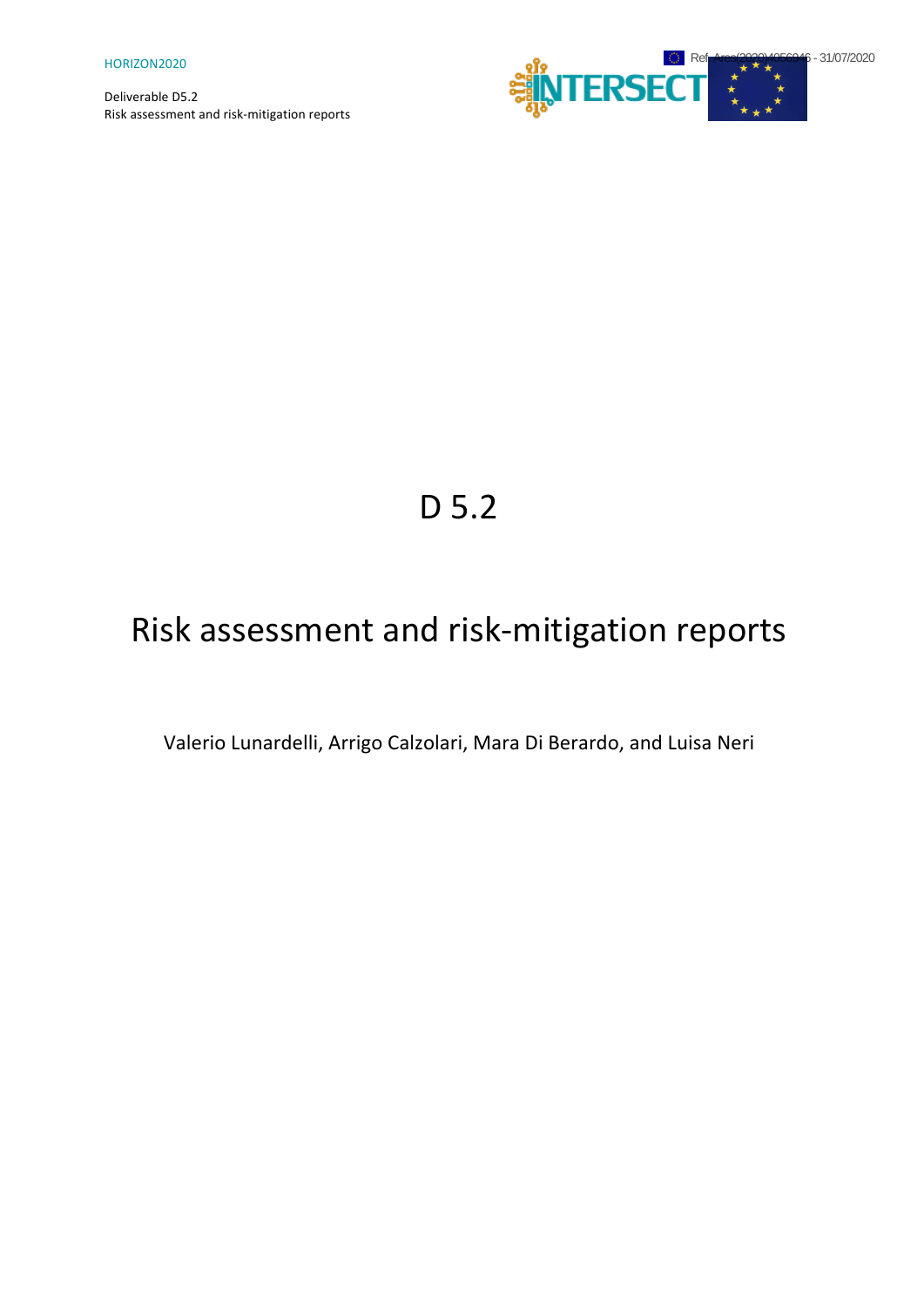Deliverable D5.2 Risk assessment and risk-mitigation reports



#### Document information

| Project acronym:                      | <b>INTERSECT</b>                                                                                                                                                                                                                                              |
|---------------------------------------|---------------------------------------------------------------------------------------------------------------------------------------------------------------------------------------------------------------------------------------------------------------|
| Project full title:                   | Interoperable Material-to-Device simulation box for                                                                                                                                                                                                           |
|                                       | disruptive electronics                                                                                                                                                                                                                                        |
| Research Action Project type:         | Accelerating the uptake of materials modelling software                                                                                                                                                                                                       |
|                                       | (IA)                                                                                                                                                                                                                                                          |
| EC Grant agreement no.:               | 814487                                                                                                                                                                                                                                                        |
| Project starting / end date:          | $1^{st}$ January 2019 (M1) / 31st January 2022 (M37)                                                                                                                                                                                                          |
| Website:                              | www.intersect-project.eu                                                                                                                                                                                                                                      |
| Final version:                        | 31/07/2020                                                                                                                                                                                                                                                    |
| Deliverable No.:                      | D5.2                                                                                                                                                                                                                                                          |
| Responsible participant:              | <b>CNR</b>                                                                                                                                                                                                                                                    |
| Contributing Consortium members: AMAT |                                                                                                                                                                                                                                                               |
| Due date of deliverable:              | 31/07/2020                                                                                                                                                                                                                                                    |
| Actual submission date:               | 31/07/2020                                                                                                                                                                                                                                                    |
| Dissemination level:                  | PU - Public                                                                                                                                                                                                                                                   |
| <b>Authors:</b>                       | Valerio Lunardelli, Arrigo Calzolari, Mara Di Berardo, and                                                                                                                                                                                                    |
|                                       | Luisa Neri                                                                                                                                                                                                                                                    |
| To be cited as:                       | V. Lunardelli, A. Calzolari, M. Di Berardo, and L. Neri<br>(2020): Risk assessment and risk-mitigation reports.<br>Deliverable D5.2 of the H2020 project INTERSECT (final<br>version as of 29/07/2020). EC grant agreement no:<br>814487, CNR, Modena, Italy. |

#### Disclaimer:

This document's contents are not intended to replace consultation of any applicable legal sources or the necessary advice of a legal expert, where appropriate. All information in this document is provided "as is" and no guarantee or warranty is given that the information is fit for any particular purpose. The user, therefore, uses the information at its sole risk and liability. For the avoidance of all doubts, the European Commission has no liability in respect of this document, which is merely representing the authors' view.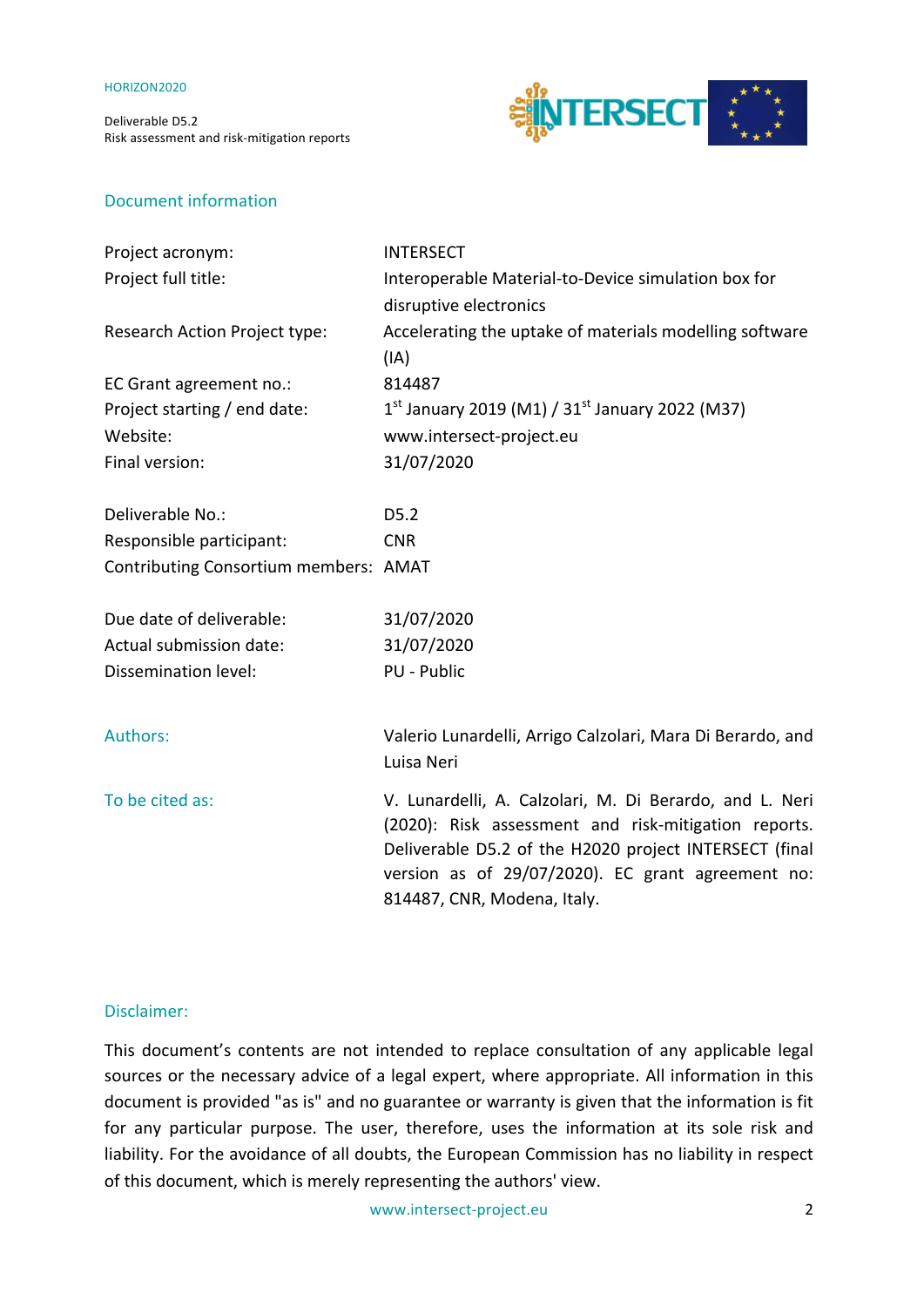

### **Versioning and Contribution History**

| Version | Date       | Modified by                    | Modification reason                         |
|---------|------------|--------------------------------|---------------------------------------------|
| v.01    | 04/05/2020 | Valerio Lunardelli             | <b>First Version</b>                        |
| v.02    | 14/07/2020 | Arrigo Calzolari<br>Luisa Neri | Second version: risk assessment, SWOT table |
| v.03    | 29/07/2020 | Mara Di Berardo                | Review                                      |
| v.04    | 30/07/2020 | Luisa Neri                     | <b>Final Review</b>                         |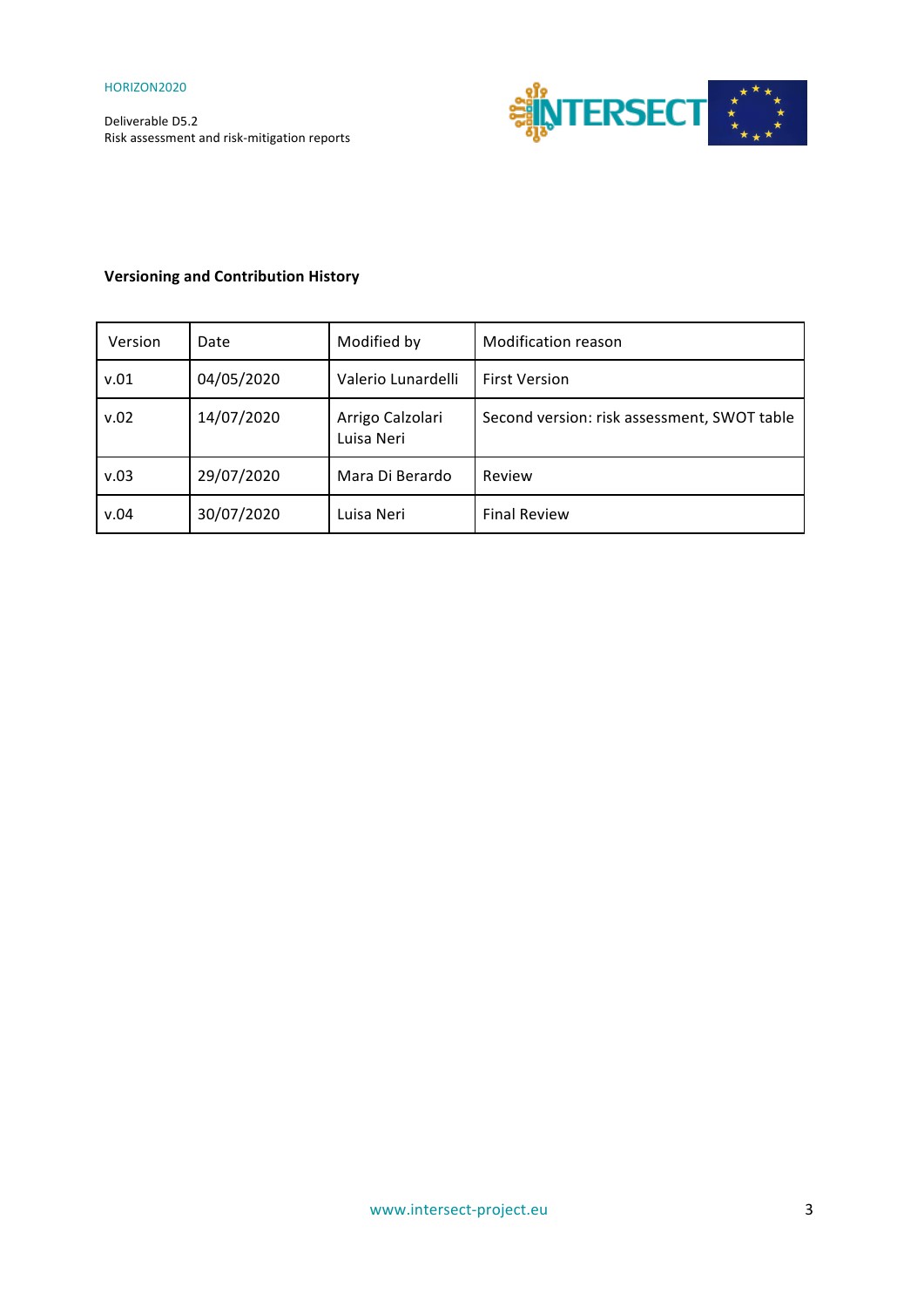Deliverable D5.2 Risk assessment and risk-mitigation reports



## **D5.2 Risk assessment and risk mitigation reports**

Table of Contents

| <b>Executive summary</b>                                     | 5  |
|--------------------------------------------------------------|----|
| 1 Introduction                                               | 6  |
| <b>2 Role and Responsibility</b>                             | 7  |
| <b>3 Risk Management Action Plan</b>                         | 7  |
| 3.1 Risk identification and assessment                       | 7  |
| 3.2 Risk monitoring                                          | 9  |
| 3.3 Risk-mitigation measures                                 | 9  |
| <b>4 Risk Assessment Register</b>                            | 9  |
| 4.1 Foreseen risks - Risk materialization and Risk treatment | 10 |
| 4.2 Unforeseen risks                                         | 14 |
| <b>5 SWOT analysis</b>                                       | 15 |
| <b>6 Conclusions</b>                                         | 17 |
| ACRONYMS <sup>1</sup>                                        | 18 |

<u> 1989 - Jan Samuel Barbara, margaret e</u>

 $^1$  Acronyms are marked in purple in the text and defined at the end of the document.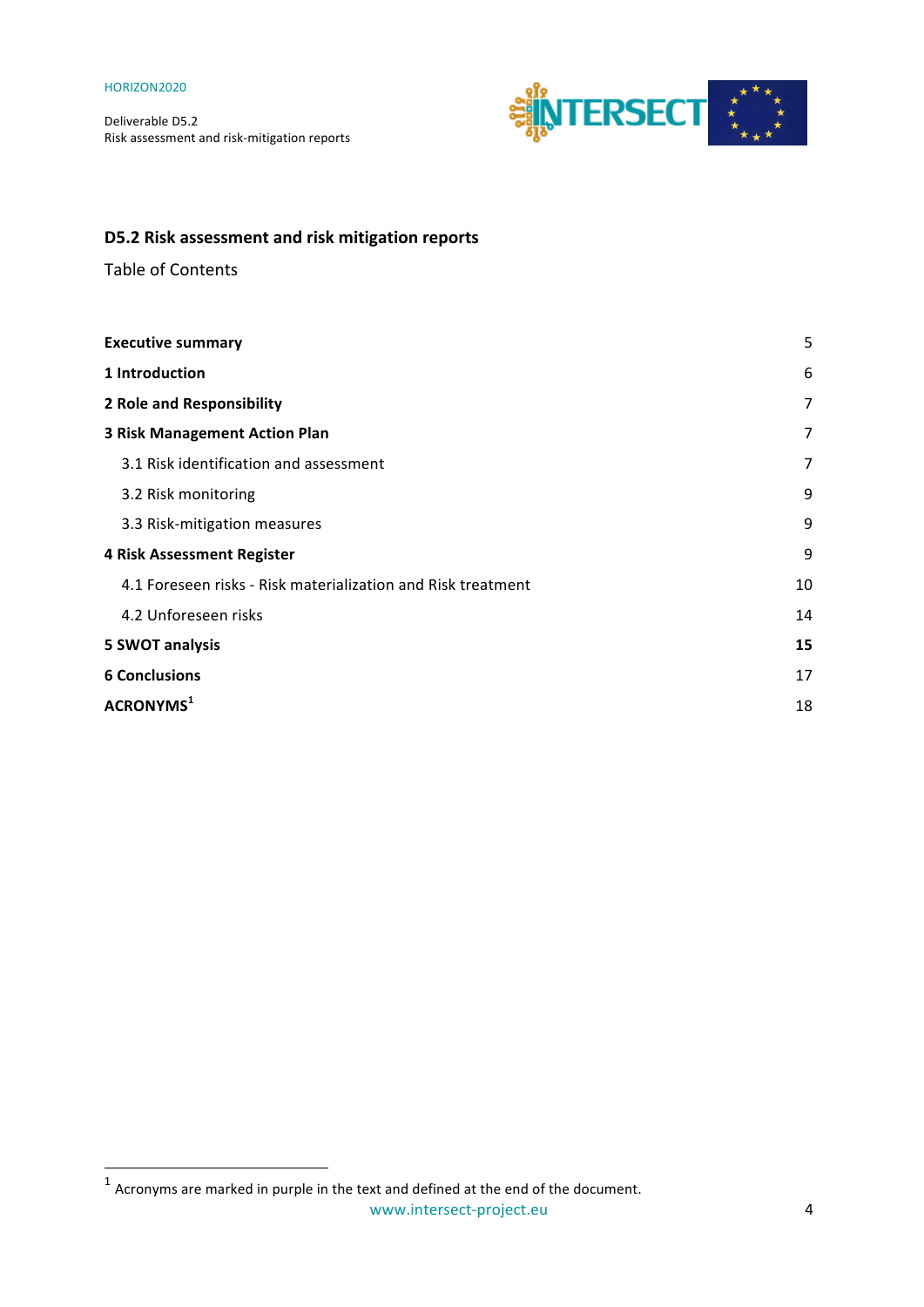Deliverable D5.2 Risk assessment and risk-mitigation reports



#### **Executive summary**

During the lifetime of a project, many unforeseen or unfortunate events can occur, that can hinder the good implementation of the planned activities. It is therefore a main task for the management of the project to identify, evaluate, monitor, and mitigate the upcoming of such events, and this is done by way of a Risk assessment and mitigation plans.

In its work plan, INTERSECT identified a certain number of risks, related to scientific and technological advancement and to management of the consortium, which are reassessed in this deliverable D5.2 Risk assessment and risk-mitigation reports, output of WP 5 Management and Project Coordination (Leader CNR).

Moreover, unfortunate events did occur in the last few months in Europe and worldwide, such as the outburst of a global pandemic. This of course affected the people's lives firstly, and their ability to work and meet secondly. Therefore, new unforeseen risks are added to the previous existing list.

A continuous commitment to update and monitor the threats and setbacks that can affect the development of the tasks for which the project is funded is taken by the management and all partners according to guidelines and tools described below.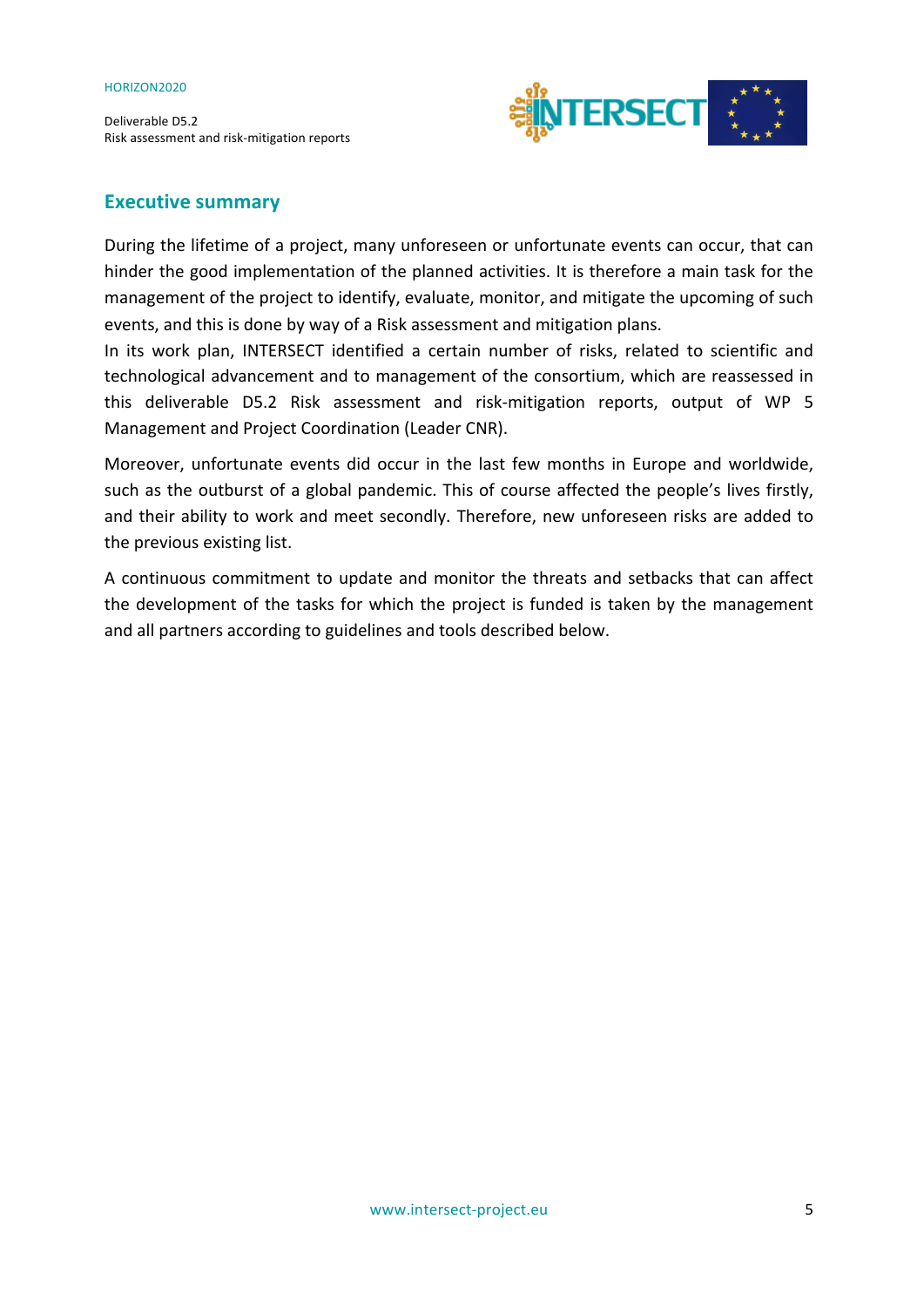Deliverable D5.2 Risk assessment and risk-mitigation reports



## **1 Introduction**

Risk management is a continuous process throughout the lifetime of a project and addresses the planning of risk management, identification, analysis, monitoring, and control. This document outlines policies and procedures for identifying and handling uncommon causes of project deviations that may compromise objectives, i.e., risks. Risk assessment will be updated throughout the project lifecycle as unexpected sources of risk can be identified at any time. It is the objective of the risk management plan to decrease the probability and impact of events adverse to the project. In contrast, any event that could have a positive impact should be exploited.

INTERSECT "Interoperable Material-to-Device simulation box for disruptive electronics" aims at driving the uptake of materials modelling software in industry, bridging the gap between academic innovation and industrial novel production, with a goal of accelerating by one order of magnitude the process of materials' selection and device design and deployment. INTERSECT involves different types of actors such as academic, industrial (SME and LE) and R&D Institutions. The INTERSECT consortium joins seven partners: two from Italy (CNR, AMAT), two from Germany (FRA, FMC), one from Spain (ICN2), one from Belgium (IMEC), and one from Switzerland (EPFL).

Transparency and a good communication between the Governing Board  $(GB)$ , Management Committee (MC), Project Coordinator (PC) and the project members are key factors to avoid problems and conflicts before they arise. A good internal communication strategy favors the cohesion among the participants, thus giving an external positive image of the project in return. Some of the major perceived risks related to the project work plan are listed in Section 4, including a classification of their probability and a description of contingency measures envisaged by the consortium.

The goal of this document is to allow the Management Team to accurately and timely try to avoid unwanted risks and, if necessary, take action in mitigating or applying corrective measures to control potential negative effects to the project.

Based on this analysis, a general view on the system requirements is also presented in terms of rational, risk, and mitigation. In summary, work is going on as planned with no major deviations.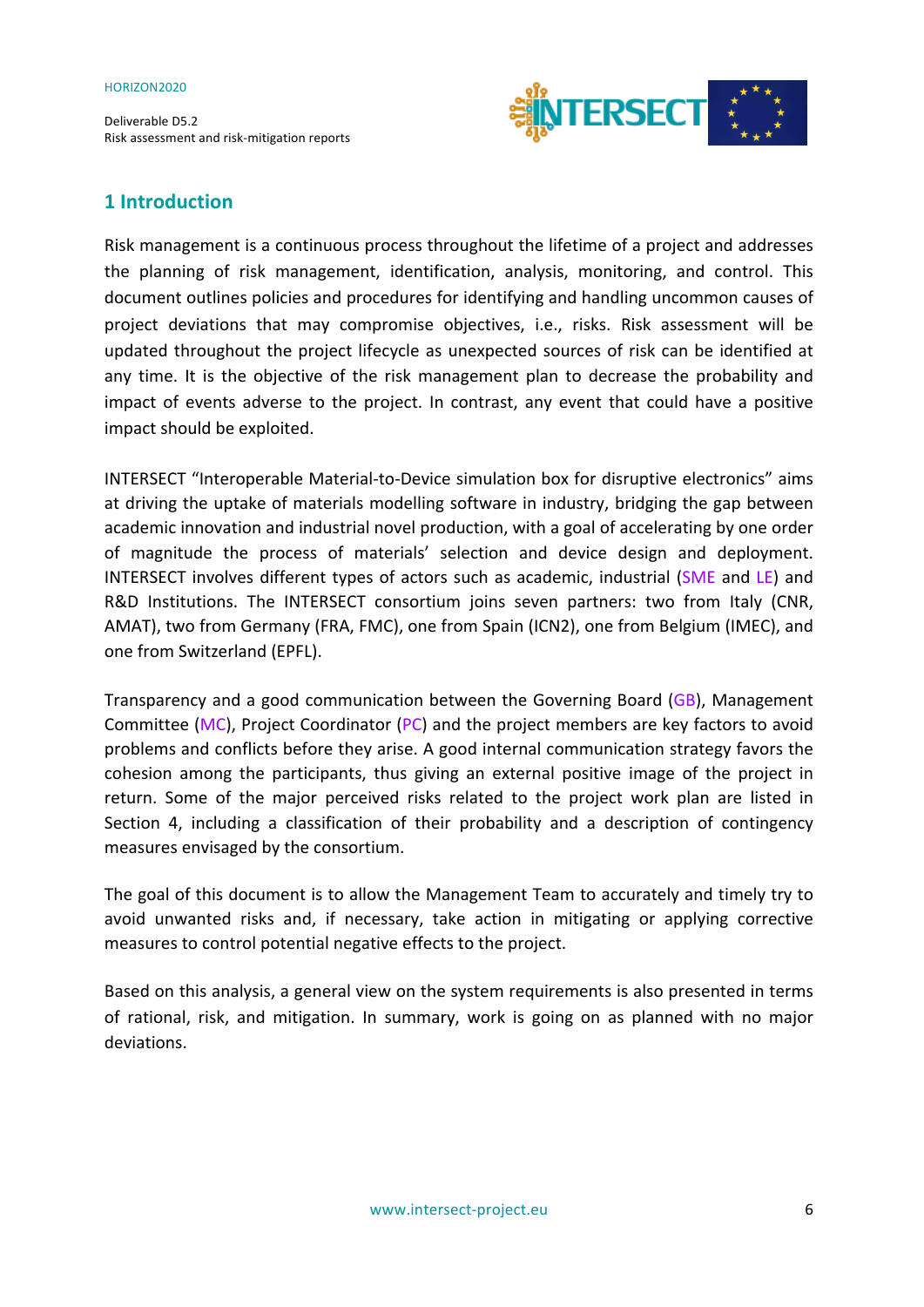

## **2 Role and Responsibility**

This section explains the roles of people within the project regarding risks management.

#### **Project Coordinator (PC)**

The Project Coordinator, Arrigo Calzolari, is responsible for the coordination of the financial, administrative, technical, and scientific activities of the consortium and monitors day-to-day, operational progress of the project objectives, deliverables, and milestones. The project risk management execution is the responsibility of the PC. In collaboration with the MC, he reports to  $GB$  the risks occurred during the project and implements the mitigation actions taken by the GB. Finally, the PC is the formal contact for communication with the European Commission and its officers.

#### **Management Committee (MC)**

The MC is composed of the WP Leaders and has the operational control of the project. The MC assures the identification and management of the risks and keeps the Project Coordinator informed about them. If new risks are identified, they should be reported to the PC who will update Table 3 with such unforeseen risks. At M18 a Risk Assessment table is produced, in order to assess the actual state of the project in relation to risks.

#### Governing Board (GB)

The Governing Board is the formal decision-making body of the project and has the overall responsibility of its administrative, contractual, and financial issues. The GB endorses the risks management of the project and is responsible of the risks management process, assuring the monitoring and control of risks of all project activities.

#### **3 Risk Management Action Plan**

#### **3.1 Risk identification and assessment**

Risk identification was made at the proposal stage of the project and is described in Task 5.2.2 Quality control & Risk Management of WP5 Management and Project coordination (Task Leader: CNR). A full list of risks and mitigation actions was given in the Work Plan, see WP5 Critical implementation risks and mitigation actions. Risks will undergo continuous assessment throughout the life-cycle of the INTERSECT project. The following issues shall be considered as tools and techniques for risk assessment and identification:

- Analysis of deliverable status;
- Analysis of WP schedules and scopes;
- Regular communication of the Management team with the WP leaders.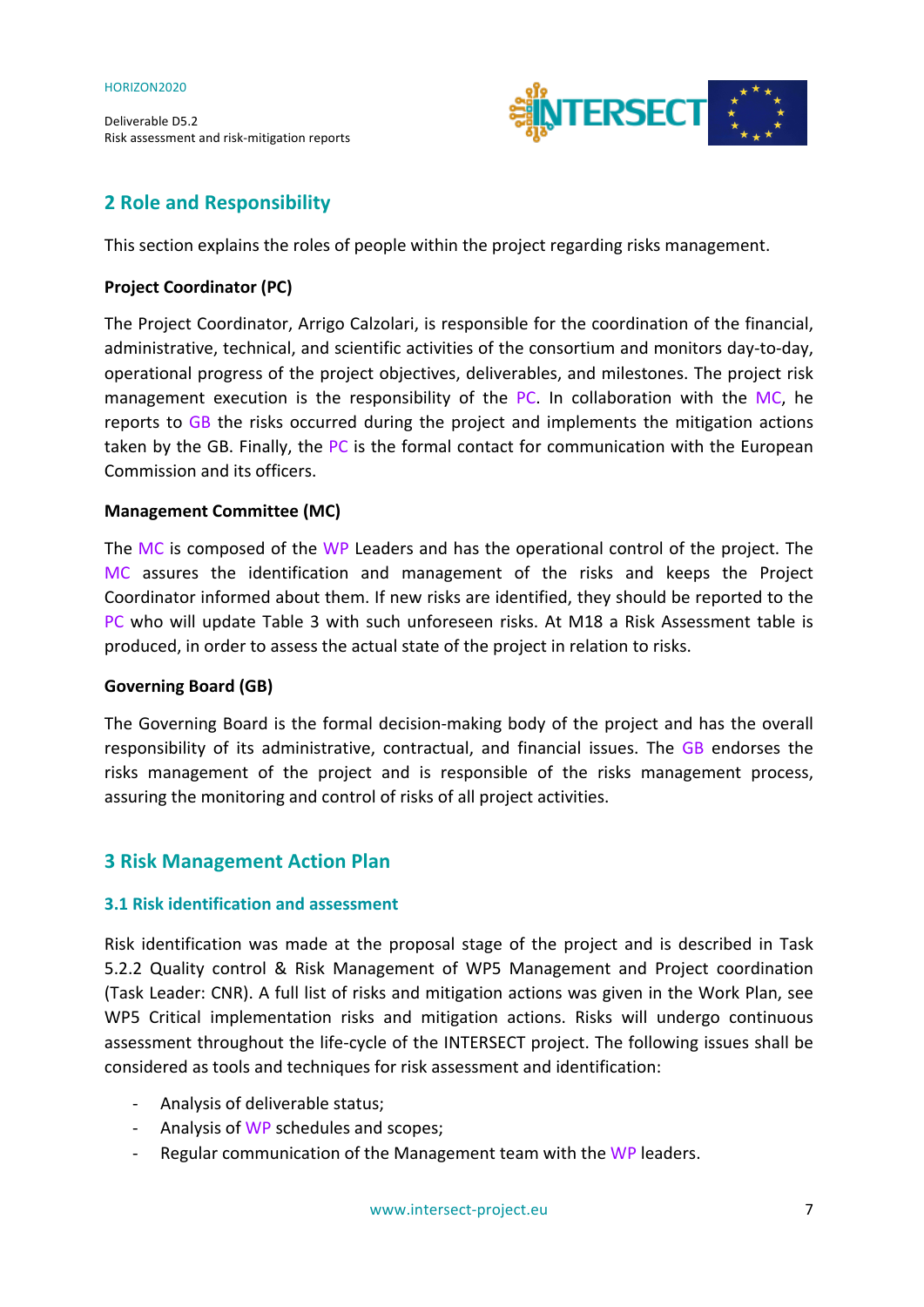

## **Risk Identification Risk** description Risk analysis Level of risk Risk evaluation Control measures required Risk treatment **Risk** management plan **Risk** Monitoring closing

#### In Figure 1 a schematic representation of the INTERSECT risk management process is shown.

*Figure 1 Risk Management process flow*

The risks are written down in a Risk Assessment Table by the Project Coordinator. This register is accessible to all members through the INTERSECT intranet website. The risk management register contains the following information:

|             |                               |                |           | <b>PROPOSED RISK</b> |               | <b>MOTIVATION OF VARIATION</b> |               |
|-------------|-------------------------------|----------------|-----------|----------------------|---------------|--------------------------------|---------------|
| <b>RISK</b> | <b>DESCRIPTION   PROBAB  </b> |                | <b>WP</b> | <b>MITIGATION</b>    | <b>PROBAB</b> | <b>AND CORRECTIVE ACTIONS</b>  | <b>PROBAB</b> |
| No.         | OF THE RISK                   | M <sub>1</sub> | No.       | <b>MEASURES</b>      | M18           | <b>FOR MITIGATION</b>          | <b>M36</b>    |

The exposure to a given risk (probability) is estimated using the risk matrix in Figure 2. Concerning each of the risks, the Project Coordinator, in collaboration with the MC, will estimate the probability they could happen (Low/Medium/High) at different times during the project life. Seemingly, they will identify new risks if these arise (e.g., the Covid-19 pandemic was not at all expectable 18 months ago, but has had and is still having a prolonged serious impact on everyday life and work and cannot be dismissed in a serious analysis).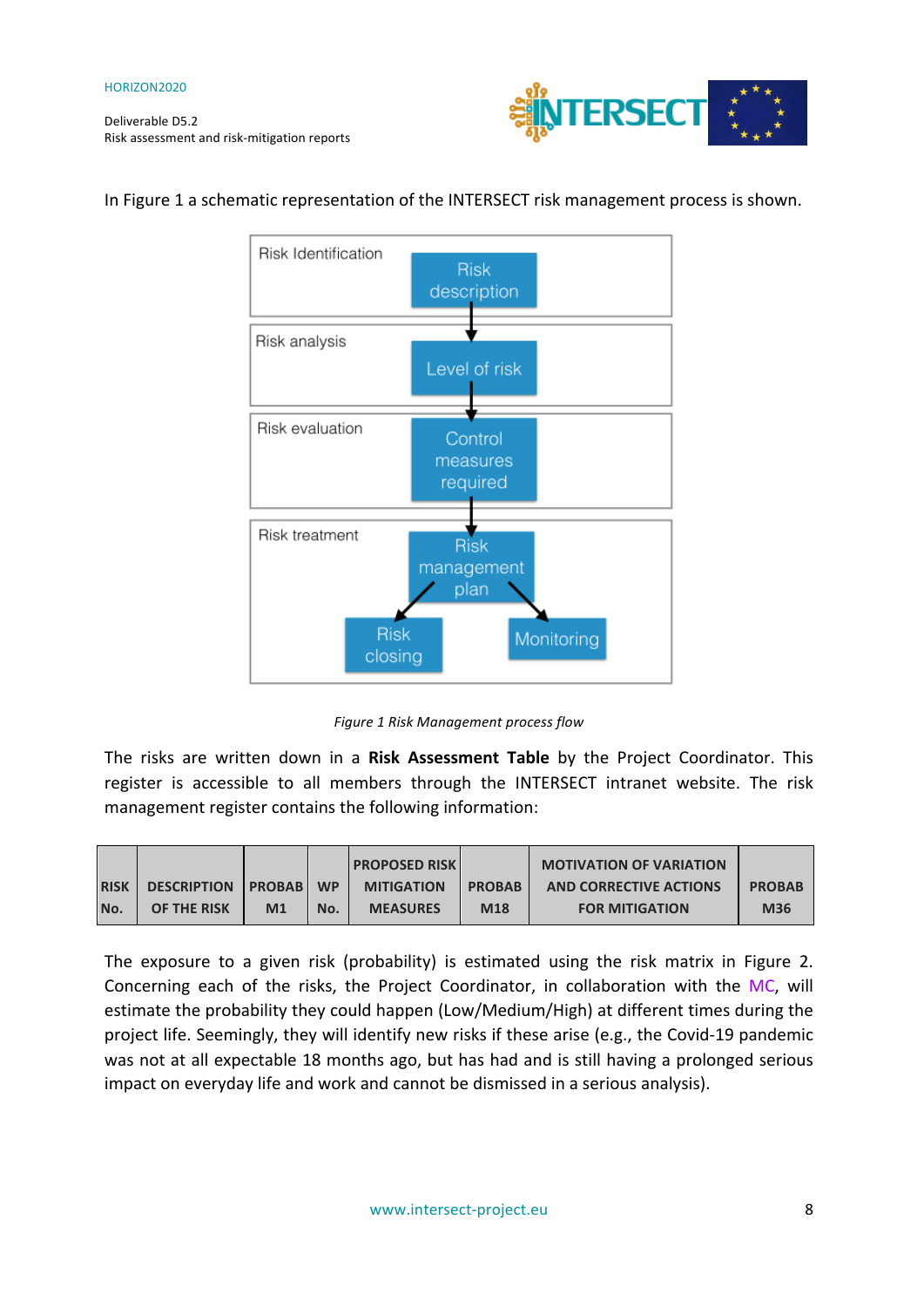



*Figure 2 Risk Matrix*

#### **3.2 Risk monitoring**

It is the responsibility of all INTERSECT partners to communicate to the MC or PC about the status and effectiveness of each risk and mitigation plan in order to update the risk management register and assess the relevance of the tools. Risk exposure will be continuously re-evaluated and modified accordingly. If any new risks are identified by a partner, they will be analyzed as those on the original risk list and then added in the register.

#### **3.3 Risk-mitigation measures**

Each partner is responsible for executing the risk mitigation activities which relate to the WP they lead. If a mitigation action cannot be effectively carried out or does not solve the risk, the risk exposure is likely to become more important. In this case, visibility of the risk has to be highlighted by the Project Coordinator and the mitigation measure modified in an efficient way. An item can be considered closed when it is no more likely to happen (e.g., it was connected to an expired time). In this case it is ranked as low and explained in the **MOTIVATION OF VARIATION AND CORRECTIVE ACTIONS FOR MITIGATION Section of the Register.** 

#### **4 Risk Assessment Register**

INTERSECT risks are registered in the Risk Assessment Register presented below, which is available in the INTERSECT internal platform for partners, presented here, updated at least at the end of each reporting period by all partners and presented in the periodic Reports P1 and P2. The table contains three different sections.

Sections 4.1 is dedicated to the **foreseen risks**, i.e., the risks that have been identified at the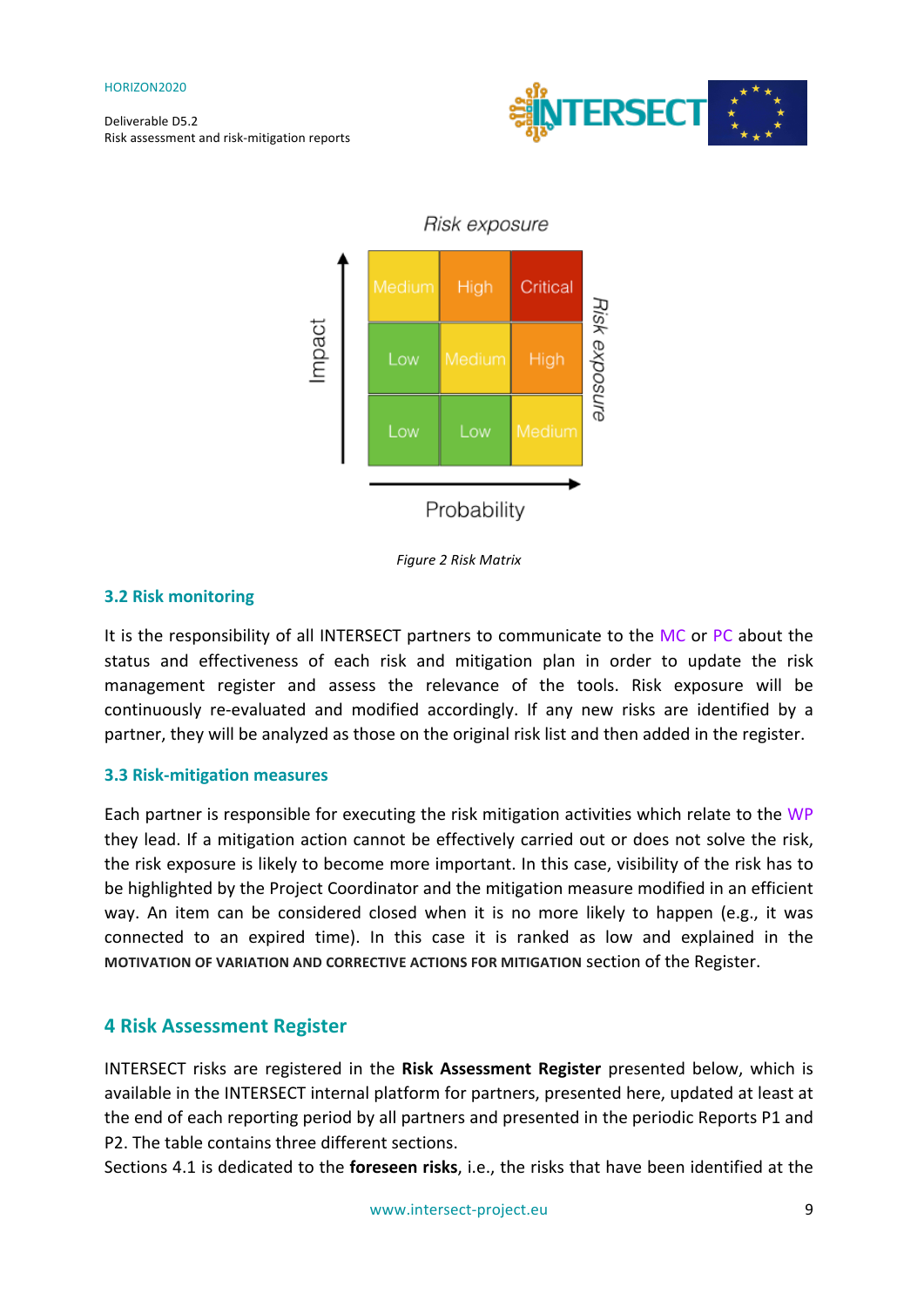

proposal stage. For convenience they are presented with the risk mitigating measures that have been taken during the project. Section 4.2 lists the *unforeseen risks*, which have been identified since the beginning of the project.

#### **4.1 Foreseen risks - Risk materialization and Risk treatment**

The following table lists the Risk identified in the DoA, as they were forecast by the Consortium before the beginning of the project (see WP5 Critical implementation risks and mitigation actions). Notably, a few of them (such as R3, R7, R8, R9, R12) are intimately related to the possible exploitation activity of the project results and also to the Innovation Management activity of D4.5. The table shows the reassessment of M18.

| <b>RISK</b><br>NO. | <b>DESCRIPTION OF THE</b><br><b>RISK</b>          | <b>PROB</b><br>M1 | WP <sub>N</sub> . | <b>PROPOSED RISK MITIGATION</b><br><b>MEASURES</b> | <b>PROB</b><br>M18 | <b>MOTIVATION OF VARIATION</b><br><b>AND CORRECTIVE ACTIONS FOR</b><br><b>MITIGATION</b> |
|--------------------|---------------------------------------------------|-------------------|-------------------|----------------------------------------------------|--------------------|------------------------------------------------------------------------------------------|
| R1                 | High level                                        | <b>MED</b>        | WP1               | IM2D architecture will be                          | <b>HIGH</b>        | High level interoperability                                                              |
|                    | interoperability                                  |                   |                   | adjusted to allow a full                           |                    | requirements have been                                                                   |
|                    | requirements are                                  |                   |                   | interoperability between                           |                    | successfully defined (D.1.4)                                                             |
|                    | either not fully                                  |                   |                   | the codes (QE, SIESTA,                             |                    | and are in the initial                                                                   |
|                    | consistent with the                               |                   |                   | $\mathsf{GINESTRA}^{\mathsf{TM}}$ ) and the front- |                    | implementation stage now.                                                                |
|                    | single codes                                      |                   |                   | end GUI.                                           |                    | Rather, semantic upscale of                                                              |
|                    | (QuantumESPRESSO,                                 |                   |                   |                                                    |                    | the Ginestra GUI is                                                                      |
|                    | SIESTA, GINESTRA $^{\text{\tiny{\textsf{TM}}}}$ ) |                   |                   |                                                    |                    | particularly challenging,                                                                |
|                    | including the                                     |                   |                   |                                                    |                    | especially its coherent                                                                  |
|                    | interfaces.                                       |                   |                   |                                                    |                    | integration of Symphony-                                                                 |
|                    |                                                   |                   |                   |                                                    |                    | remote with AiiDA and the                                                                |
|                    |                                                   |                   |                   |                                                    |                    | rest of the simulation hub                                                               |
|                    |                                                   |                   |                   |                                                    |                    | (D1.5). Internal modifications                                                           |
|                    |                                                   |                   |                   |                                                    |                    | of the original hierarchical                                                             |
|                    |                                                   |                   |                   |                                                    |                    | semantic rules within the                                                                |
|                    |                                                   |                   |                   |                                                    |                    | interoperability hub are                                                                 |
|                    |                                                   |                   |                   |                                                    |                    | currently under investigation.                                                           |
|                    |                                                   |                   |                   |                                                    |                    | This may cause delays in                                                                 |
|                    |                                                   |                   |                   |                                                    |                    | development of the GUI.                                                                  |
| R <sub>2</sub>     | <b>GUI not allowing</b>                           | <b>HIGH</b>       | WP1               | Continuous feedback from                           | <b>HIGH</b>        |                                                                                          |
|                    | exploiting the full                               |                   |                   | the users involved in IM2D                         |                    |                                                                                          |
|                    | IM2D potential for                                |                   |                   | piloting and testing in WP3                        |                    |                                                                                          |
|                    | material-device                                   |                   |                   | will be used to constantly                         |                    |                                                                                          |
|                    | exploration.                                      |                   |                   | update/refine/improve the                          |                    |                                                                                          |
|                    |                                                   |                   |                   | <b>GUI to make it more</b>                         |                    |                                                                                          |
|                    |                                                   |                   |                   | effective and friendly.                            |                    |                                                                                          |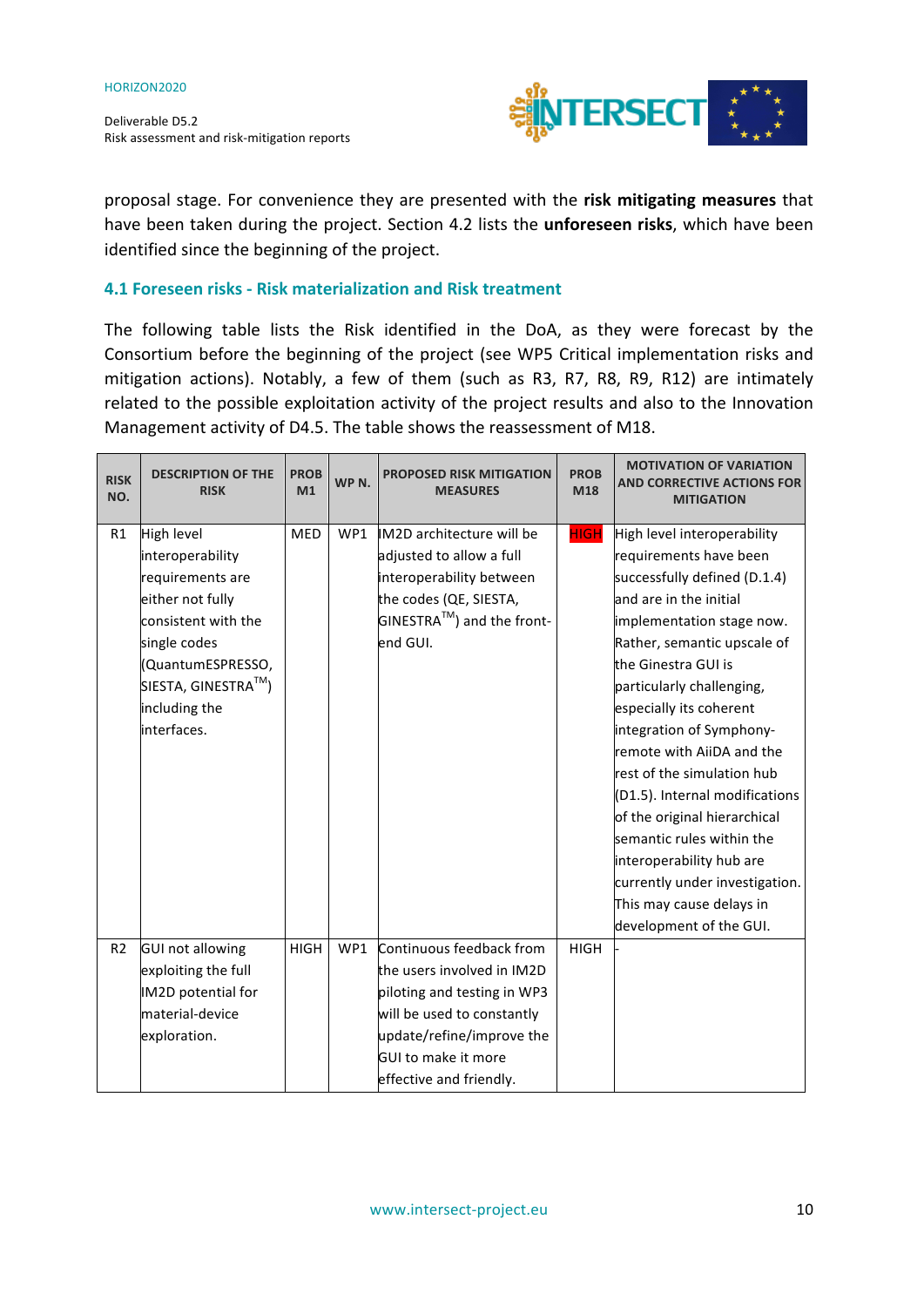

| R <sub>3</sub> | Changes of hardware<br>architecture due to<br>vendors do not<br>support our codes.                                                                           | MED        | WP <sub>2</sub> | In order to minimise the<br>dependence on a single<br>specific architecture we<br>follow the developments<br>pursued by hardware<br>vendors to avoid this to<br>happen.                                                                           | MED |                                                                                                                                                                                                                                                                                                                                                                                                                                                                                               |
|----------------|--------------------------------------------------------------------------------------------------------------------------------------------------------------|------------|-----------------|---------------------------------------------------------------------------------------------------------------------------------------------------------------------------------------------------------------------------------------------------|-----|-----------------------------------------------------------------------------------------------------------------------------------------------------------------------------------------------------------------------------------------------------------------------------------------------------------------------------------------------------------------------------------------------------------------------------------------------------------------------------------------------|
| R4             | Plugins for codes<br>interoperability do not<br>support automated<br>workflows for<br>material's data on<br>demand as requested<br>by Ginestra™.             | <b>MED</b> | WP <sub>2</sub> | The automated material<br>modelling workflows<br>already implemented by<br>AiiDA will be exploited as<br>examples to mitigate this<br>risk.                                                                                                       | LOW | Most plugins for extraction of<br>'materials on demand' have<br>been successfully designed<br>and implemented (or in phase<br>of implementation, see D2.1).<br>Initial workflows for<br>Ginestra's requests have been<br>implemented. No critical<br>issues appeared on this point.                                                                                                                                                                                                           |
| R <sub>5</sub> | Communication error<br>between codes<br>(QuantumESPRESSO,<br>SIESTA, Ginestra $^{\text{\tiny{\textsf{TM}}}}$ )<br>due to ambivalent<br>semantic definitions. | <b>MED</b> | WP <sub>2</sub> | This risk can be mitigated<br>by increasing the<br>ontological assessment of<br>physical quantities and<br>processes, through the use<br>of shared (EMMO<br>compliant) vocabularies and<br>schema.                                                | LOW | Coherent development of<br>ontology-based definitions<br>for exchange data and<br>parameters mitigated this<br>risk. No critical issues<br>appeared on this point.                                                                                                                                                                                                                                                                                                                            |
| R <sub>6</sub> | Interoperability hub<br>implementation can<br>be threatened by<br>conflicting workflows<br>in data and process<br>pipeline.                                  | LOW        | WP <sub>2</sub> | A strong collaboration<br>among partners involved<br>into development will<br>minimize this risk.                                                                                                                                                 | LOW |                                                                                                                                                                                                                                                                                                                                                                                                                                                                                               |
| R7             | Atomic defect models<br>will not allow to<br>accurately reproduce<br>electrical<br>characteristics of<br>electrical devices and<br>OTS selectors.            | MED        | WP3             | A close collaboration<br>between partners involved<br>in material and device<br>modelling through the<br>IM2D box will be<br>established to constantly<br>check the impact of the<br>material/defect parameters<br>on the device<br>performances. | LOW | Results collected in D3.1 and<br>D.3.2 showed that the atomic<br>models can properly account<br>for the electrical<br>characteristic of selectors and<br>Ferroelectric devices. The<br>definition and the treatment<br>of defects in disordered or<br>amorphous systems (e.g.<br>chalcogenide materials for<br>selectors) is a scientific<br>challenge. However, the use<br>of large scale ab initio<br>simulations in connection<br>with classical MD approaches<br>seems to be a profitable |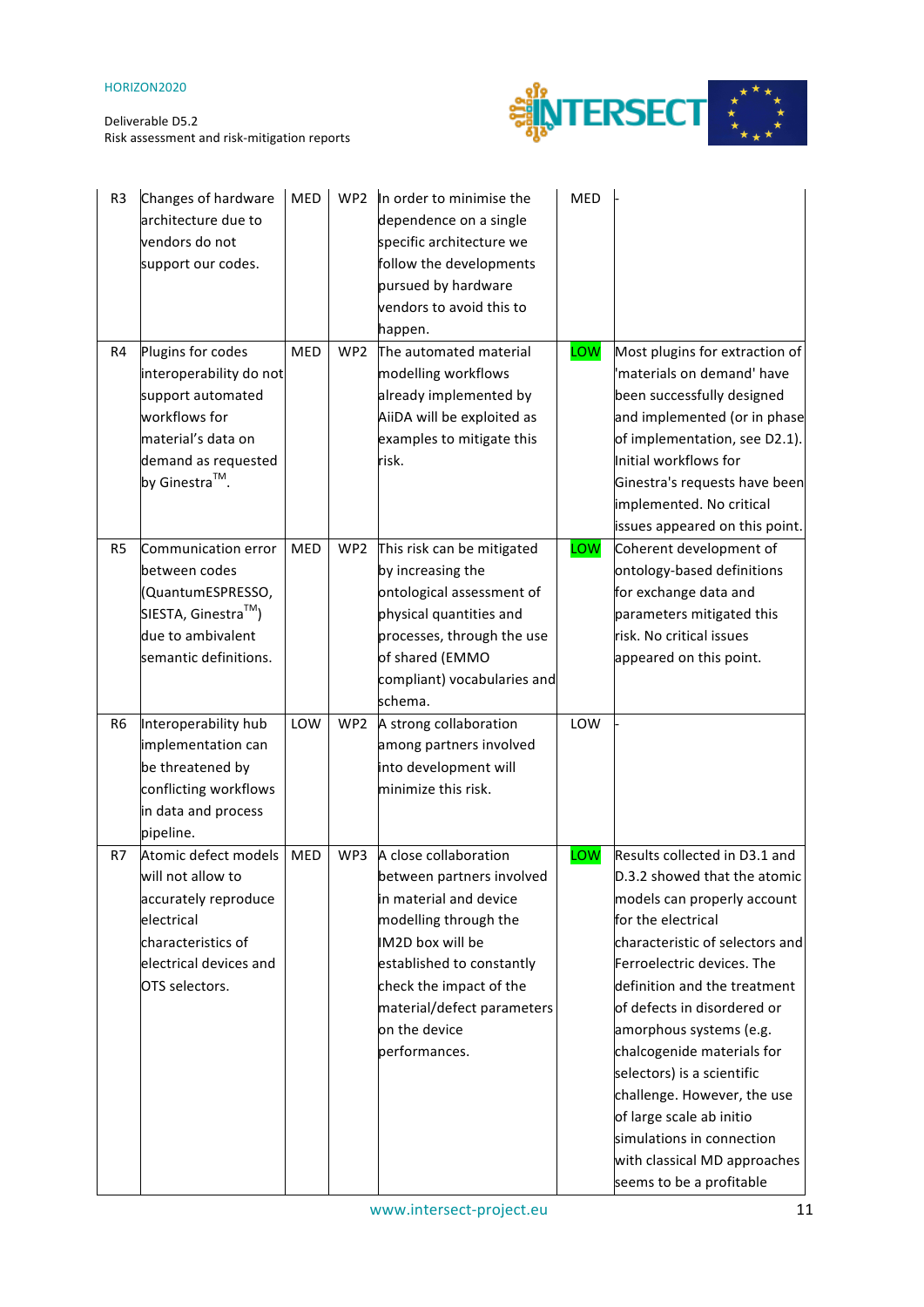

|     |                                                                                                                          |             |     |                                                                                                                                                                                                     |             | strategy to mitigate this risk<br>(D3.2).                               |
|-----|--------------------------------------------------------------------------------------------------------------------------|-------------|-----|-----------------------------------------------------------------------------------------------------------------------------------------------------------------------------------------------------|-------------|-------------------------------------------------------------------------|
| R8  | Negative feedback<br>from users about the<br>IM2D box utility and<br>easiness of use.                                    | <b>HIGH</b> | WP3 | A constant communication<br>between partners involved<br>in IM2D testing (WP3) and<br>development (WP2, WP1)<br>will be the support of a<br>web-based documentation<br>system.                      | <b>HIGH</b> |                                                                         |
| R9  | Negative feedback<br>from users about the<br>friendliness in input<br>preparation of input<br>and output<br>readability. | MED         | WP3 | Initial trial examples for<br>beginners (distributed with<br>the code) and user guide<br>will be constantly updated<br>and improved to solve the<br>critical aspects reported by<br>users.          | <b>MED</b>  |                                                                         |
| R10 | Disputes over<br>ownership of<br><b>Intellectual Property</b><br>Rights (IPR) among<br>partners.                         | LOW         | WP4 | Standard IPR and access<br>rights clauses will be<br>included in the Consortium<br>Agreement (CA) that is<br>signed before the Grant<br>commences.                                                  | LOW         |                                                                         |
| R11 | <b>Breach of IPR</b><br>conditions set out in<br>the consortium<br>agreement.                                            | LOW         | WP4 | Coordinator ensures that<br>IPR clauses are properly<br>understood before signing<br>the Consortium Agreement.<br>Clauses that present<br>difficulties<br>will be negotiated<br>beforehand signing. |             | Consortium Agreement has<br>been signed and R11 is no<br>longer a risk. |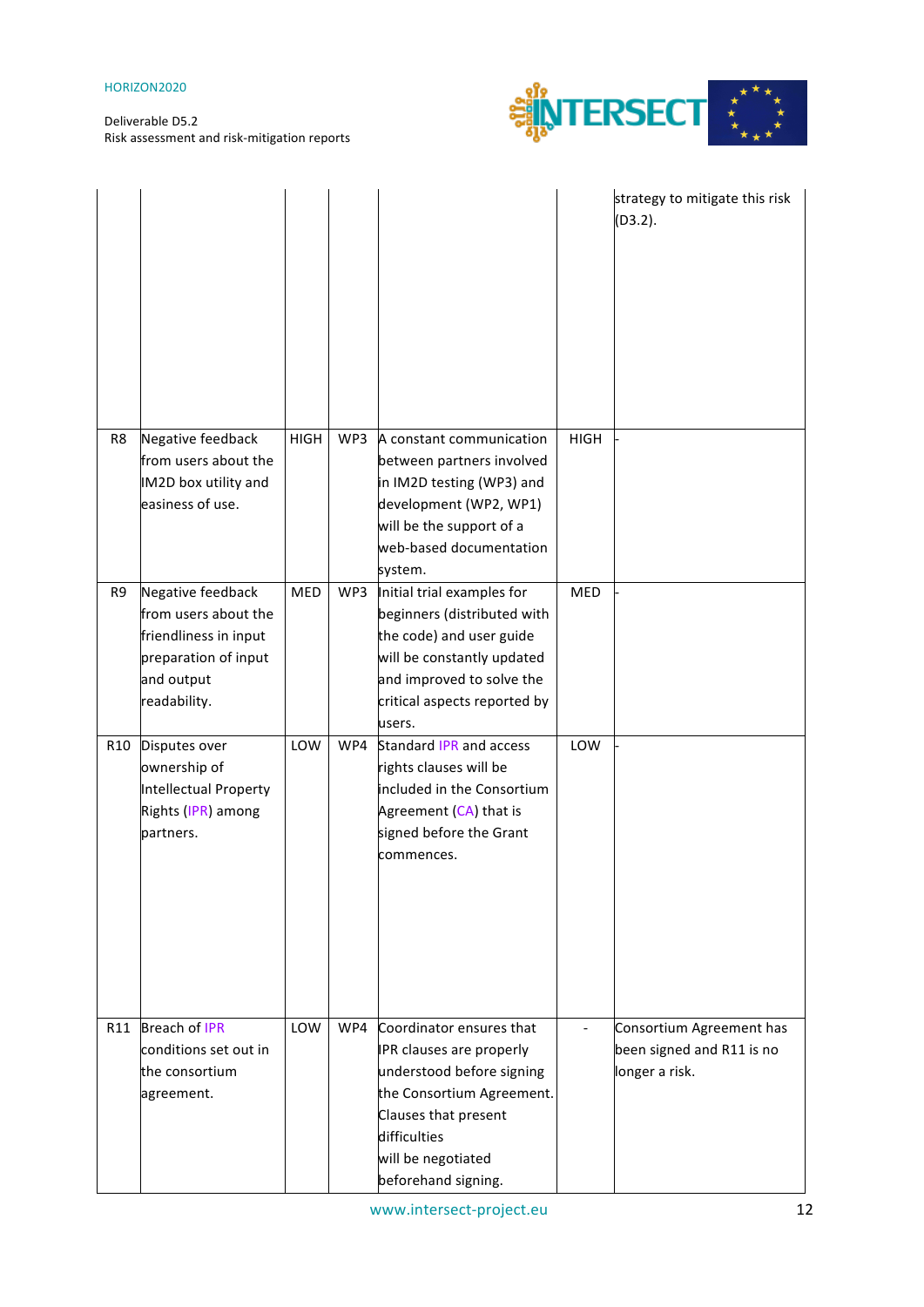

| R12             | Lack of interest in the<br><b>INTERSECT project</b><br>outputs from external<br>stakeholders. | LOW |     | WP4 All partners will manage<br>continual activities in<br>communicating outputs to<br>the multiple stakeholders.<br>Dissemination and<br>exploitation activities will<br>raise awareness of and<br>increase interest in the<br>outputs. | LOW |  |
|-----------------|-----------------------------------------------------------------------------------------------|-----|-----|------------------------------------------------------------------------------------------------------------------------------------------------------------------------------------------------------------------------------------------|-----|--|
| R <sub>13</sub> | Definition of                                                                                 | LOW | WP5 | Specifications and targets                                                                                                                                                                                                               | LOW |  |
|                 | specification and                                                                             |     |     | will be determined and                                                                                                                                                                                                                   |     |  |
|                 | targets are too                                                                               |     |     | utilised with this risk in                                                                                                                                                                                                               |     |  |
|                 | generic, lack of                                                                              |     |     | mind. Close collaboration                                                                                                                                                                                                                |     |  |
|                 | details.                                                                                      |     |     | between all partners on                                                                                                                                                                                                                  |     |  |
|                 |                                                                                               |     |     | these targets.                                                                                                                                                                                                                           |     |  |
| R14             | Definition of targets is                                                                      | LOW | WP5 | Targets are based on                                                                                                                                                                                                                     | LOW |  |
|                 | too ambitious.                                                                                |     |     | partner experience and                                                                                                                                                                                                                   |     |  |
|                 |                                                                                               |     |     | expertise and will be                                                                                                                                                                                                                    |     |  |
|                 |                                                                                               |     |     | reviewed throughout.                                                                                                                                                                                                                     |     |  |
| R <sub>15</sub> | Consortium has no                                                                             | LOW | WP5 | The Project Coordinator is                                                                                                                                                                                                               | LOW |  |
|                 | harmony.                                                                                      |     |     | continuously in contact                                                                                                                                                                                                                  |     |  |
|                 |                                                                                               |     |     | with partners. This ensures                                                                                                                                                                                                              |     |  |
|                 |                                                                                               |     |     | that issues are identified                                                                                                                                                                                                               |     |  |
|                 |                                                                                               |     |     | and solved before they                                                                                                                                                                                                                   |     |  |
|                 |                                                                                               |     |     | escalate.                                                                                                                                                                                                                                |     |  |
| R <sub>16</sub> | Partner leaves                                                                                | LOW | WP5 | Consortium has been                                                                                                                                                                                                                      | LOW |  |
|                 | Consortium.                                                                                   |     |     | prepared so that risk of                                                                                                                                                                                                                 |     |  |
|                 |                                                                                               |     |     | strategic partners leaving is                                                                                                                                                                                                            |     |  |
|                 |                                                                                               |     |     | low. Coordinator will ensure                                                                                                                                                                                                             |     |  |
|                 |                                                                                               |     |     | appropriate control                                                                                                                                                                                                                      |     |  |
|                 |                                                                                               |     |     | management of the work so                                                                                                                                                                                                                |     |  |
|                 |                                                                                               |     |     | that remaining partners can                                                                                                                                                                                                              |     |  |
|                 |                                                                                               |     |     | undertake the work, until a                                                                                                                                                                                                              |     |  |
|                 |                                                                                               |     |     | new partner is found (if                                                                                                                                                                                                                 |     |  |
|                 |                                                                                               |     |     | necessary).                                                                                                                                                                                                                              |     |  |
| R17             | Poor quality of                                                                               | MED | WP5 | Proper internal review                                                                                                                                                                                                                   | MED |  |
|                 | deliverables and                                                                              |     |     | procedures and criteria will                                                                                                                                                                                                             |     |  |
|                 | delays.                                                                                       |     |     | be in place in order to                                                                                                                                                                                                                  |     |  |
|                 |                                                                                               |     |     | ensure the quality and                                                                                                                                                                                                                   |     |  |
|                 |                                                                                               |     |     | timely preparation of the                                                                                                                                                                                                                |     |  |
|                 |                                                                                               |     |     | deliverables.                                                                                                                                                                                                                            |     |  |

www.intersect-project.eu 13 As highlighted, R1 has been increased for the semantic upscale of the Ginestra GUI has proven particularly challenging, especially its coherent integration of Symphony-remote with AiiDA and the rest of the simulation hub (D1.5). Therefore, internal modifications of the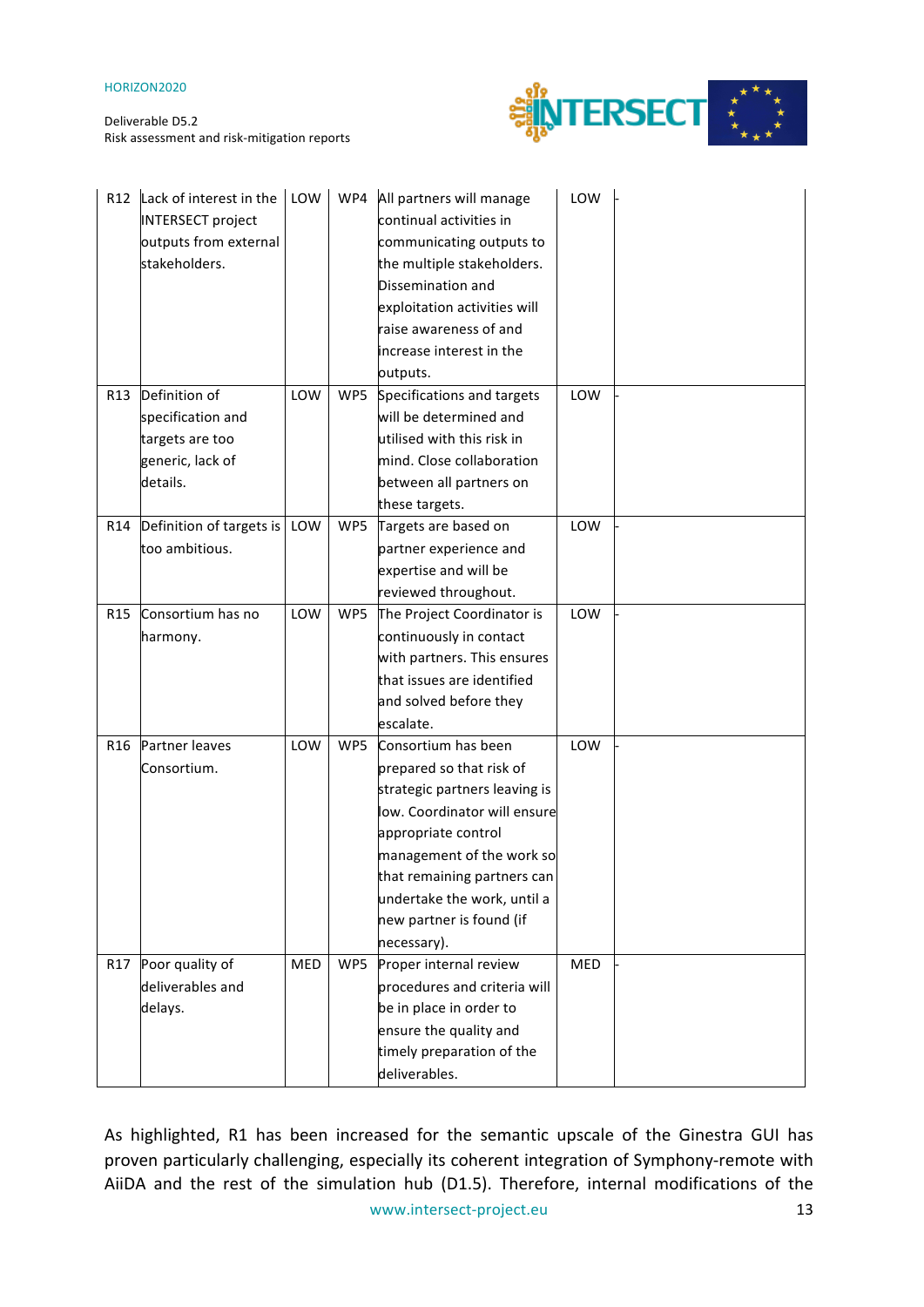

original hierarchical semantic rules within the interoperability hub are currently under investigation. This may cause delays in development of the GUI, hence, the highest evaluation of the risk. On the other hand, R4, R5, and R7 have been lowered to LOW, due to successful implementation of the project (details are given in the table).

A few notes are also needed on the unchanged risks and their assessment. In the case of R8 and R9, a specific feedback procedure (see D3.2) has been implemented to mitigate these risks. Rather, due to the initial implementation stage of the IM2D box, no extended user feedback is still available (only internal tests have been carried out) and the risks remain at present. R2, R3 and R6 are related to implementation of the IM2D infrastructure that is still in progress. In these cases the initial risk conditions have not changed. Finally, risks R10 and R11 deal with disputes and harmony within the consortium partners. This team worked in good collaboration and has been able to solve some critical points in the preparation of the CA. This has been signed and R11 is no longer a risk.

#### **4.2 Unforeseen risks**

The following table lists new risks arisen after the project kick-off, as evaluated at M18. Given the worldwide situation and the general positive progress of the project, they are strictly connected to COVID-19 health emergency.

| <b>RISK</b><br>NO. | <b>DESCRIPTION OF THE</b><br><b>RISK</b> | <b>PROB</b><br>M18 | WP <sub>N</sub> . | <b>PROPOSED RISK MITIGATION</b><br><b>MEASURES</b> | <b>MOTIVATION OF VARIATION AND</b><br><b>CORRECTIVE ACTIONS FOR</b><br><b>MITIGATION</b> |
|--------------------|------------------------------------------|--------------------|-------------------|----------------------------------------------------|------------------------------------------------------------------------------------------|
| U1                 | Global pandemic                          | <b>HIGH</b>        | <b>WP1-</b>       | Actions will be undertaken to keep                 | All members have been affected                                                           |
|                    | emergency. Lockdown                      |                    | WP5               | activities going on as done during                 | by the COVID-19 outbreak, and                                                            |
|                    | of all activities.                       |                    |                   | the first COVID-19 outbreak.                       | faced some stepbacks in their                                                            |
|                    |                                          |                    |                   | While virtual meetings and                         | work due to less powerful                                                                |
|                    |                                          |                    |                   | training events can be organized                   | workstation at home;                                                                     |
|                    |                                          |                    |                   | and work from home can be                          | impossibility to meet and travel                                                         |
|                    |                                          |                    |                   | pushed in order to reach the                       | (our internal meeting planned for                                                        |
|                    |                                          |                    |                   | goals, an outbreak may affect the                  | June 30-July 1 was promptly                                                              |
|                    |                                          |                    |                   | pace of activities and difficulties                | turned into a virtual one); need                                                         |
|                    |                                          |                    |                   | with spending and hiring, or                       | to cancel or reorganize and                                                              |
|                    |                                          |                    |                   | person/effort in general, may                      | reschedule dissemination events;                                                         |
|                    |                                          |                    |                   | arise. These need to be assessed                   | difficulty in hiring new staff,                                                          |
|                    |                                          |                    |                   | within the consortium in the full                  | having full time work                                                                    |
|                    |                                          |                    |                   | respect of national restrictions                   | accomplished, etc.                                                                       |
|                    |                                          |                    |                   | and laws.                                          | Unfortunately, the future                                                                |
|                    |                                          |                    |                   |                                                    | perspective is not yet clear and                                                         |
|                    |                                          |                    |                   |                                                    | we expect to face new delays                                                             |
|                    |                                          |                    |                   |                                                    | and restrictions.                                                                        |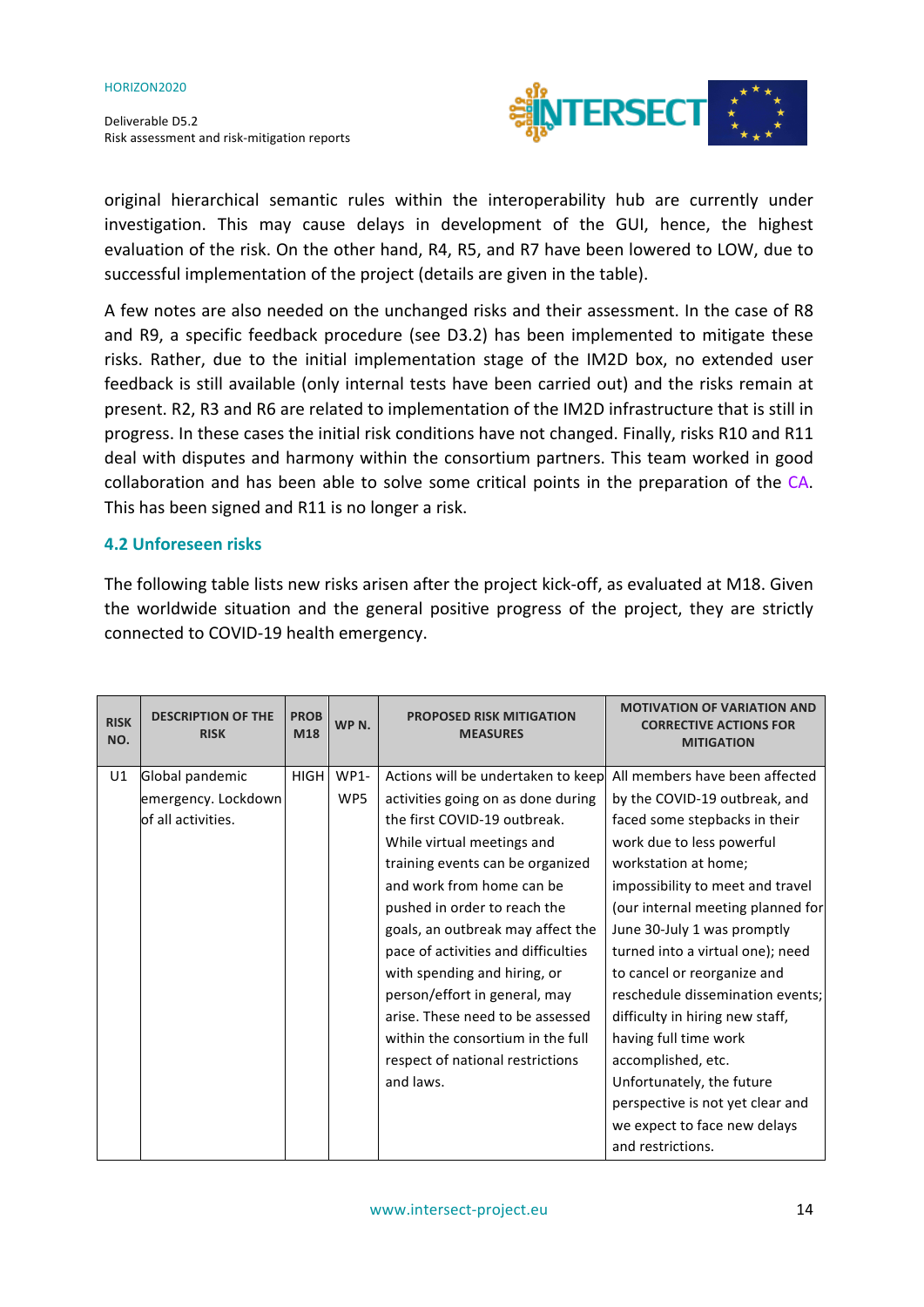

| U <sub>2</sub> | Delay on recruitment | HIGH WP1- |     | Besides all possible support given  | The high skills (scientific and    |
|----------------|----------------------|-----------|-----|-------------------------------------|------------------------------------|
|                | of new resources.    |           | WP5 | to complete hiring and deliver in   | informatics) and high formation    |
|                |                      |           |     | time, reallocation of tasks to      | level (materials science,          |
|                |                      |           |     | partners with available effort will | electronic engineering)            |
|                |                      |           |     | be considered.                      | requested to participants in this  |
|                |                      |           |     |                                     | project limit the choice of good   |
|                |                      |           |     |                                     | candidates, especially Phd         |
|                |                      |           |     |                                     | students and young postdocs.       |
|                |                      |           |     |                                     | The restrictions caused by         |
|                |                      |           |     |                                     | COVID-19 disease (see also U1)     |
|                |                      |           |     |                                     | on travels and immigration         |
|                |                      |           |     |                                     | (especially from extra EU          |
|                |                      |           |     |                                     | countries) further limit the       |
|                |                      |           |     |                                     | possibility of hiring new          |
|                |                      |           |     |                                     | personnel. This could cause        |
|                |                      |           |     |                                     | delays in next deliverable         |
|                |                      |           |     |                                     | achievement (R17) and/or           |
|                |                      |           |     |                                     | deviation from the initial         |
|                |                      |           |     |                                     | financial plan. The evolution of   |
|                |                      |           |     |                                     | this geopolitical situation is not |
|                |                      |           |     |                                     | under our control and cannot be    |
|                |                      |           |     |                                     | foreseen at present.               |

## **5 SWOT analysis**

An overview of the risk plan and quality management of the project can be given through a SWOT table in which internal and external points of strengths and weaknesses are given as follows. 

|                                               | <b>HELPFUL</b>                                                                                                                                                                                                                                                                                                                 | <b>HARMFUL</b>                                                                                                                                                                                                                                                                                                                                 |
|-----------------------------------------------|--------------------------------------------------------------------------------------------------------------------------------------------------------------------------------------------------------------------------------------------------------------------------------------------------------------------------------|------------------------------------------------------------------------------------------------------------------------------------------------------------------------------------------------------------------------------------------------------------------------------------------------------------------------------------------------|
| N<br>E<br>$\mathsf{R}$<br>N<br>$\overline{A}$ | Strengths due to INTERSECT<br>Capability to manage shared data and workflows<br>$(WP1-2)$<br>Capability to develop and validate new technologies<br>(WP3)<br>Capability to manage IPR (WP4-5)<br>Wide coverage of IT skills (all WPs)<br>Development of semantic interoperability driven by<br>standardized ontologies (WP1-2) | eaknesses<br>Difficulties in s/w implementation (WP1, WP2, WP3)<br>$\bullet$<br>Consistency between interoperability requirements and<br>codes (WP1)<br>GUI not ready for IMD2 material-device exploration (WP1)<br>Possible ambivalent semantic definitions (WP2)<br>Underestimation of workload (all WPs)<br><b>IPR</b> management (all WPs) |
| E                                             | pportunities<br>New emerging technologies (WP1-3)                                                                                                                                                                                                                                                                              | hreats<br>Reticence of industries in testing (WP3)                                                                                                                                                                                                                                                                                             |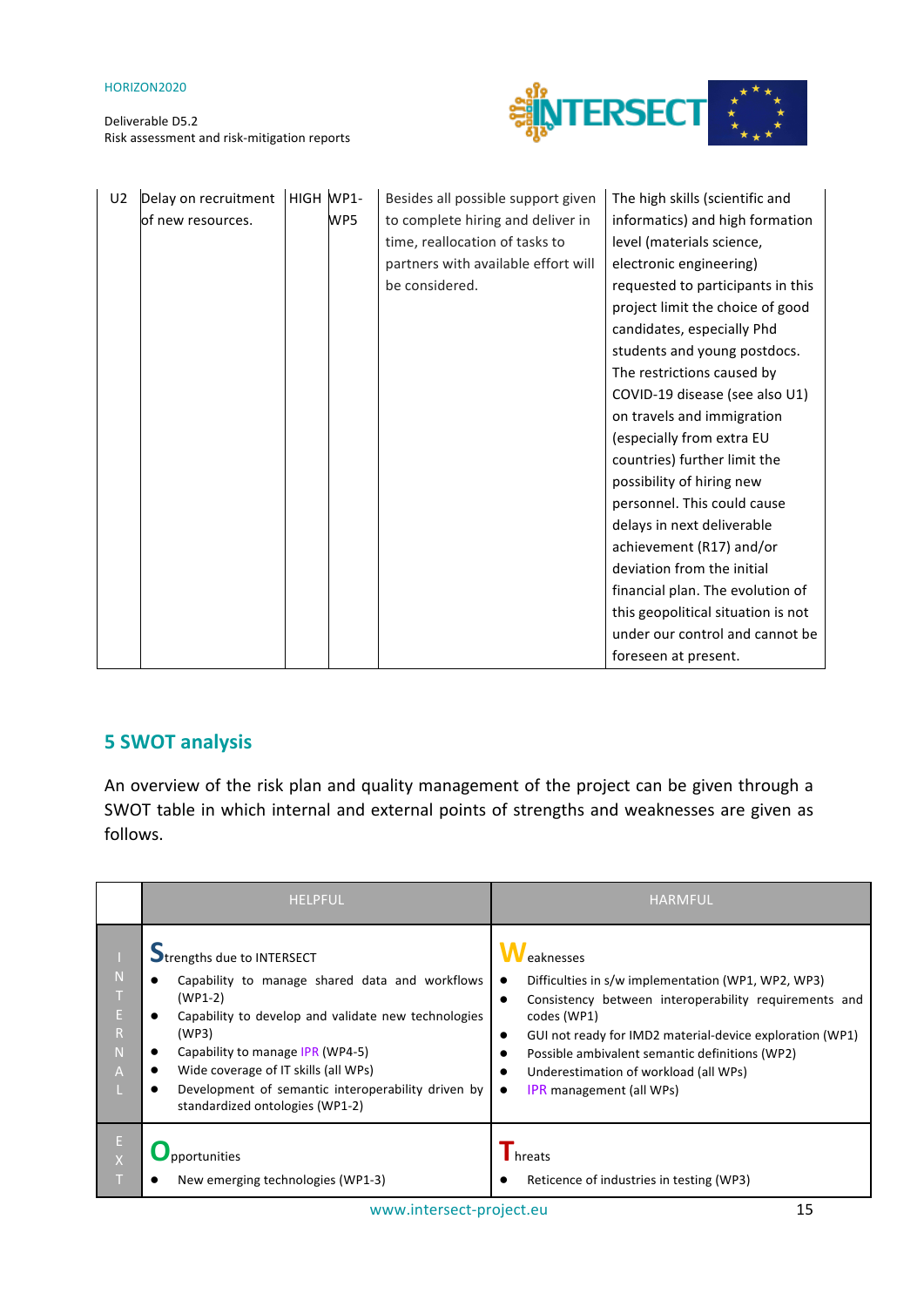Deliverable D5.2 Risk assessment and risk-mitigation reports



| 'N. | Large users base of interested industries (WP3-4)<br>Development of time- and cost- reducing innovative<br>device (WP3)<br>New emerging ontology and data flow interactions<br>$(WP1-4)$ | $\bullet$<br>$\bullet$<br>$\bullet$ | Persistence of H/W architectures (WP1)<br>End users uptake (WP3)<br>Difficulty in engaging stakeholders (WP4) |
|-----|------------------------------------------------------------------------------------------------------------------------------------------------------------------------------------------|-------------------------------------|---------------------------------------------------------------------------------------------------------------|
|     | Development of digitalization hubs (WP4)                                                                                                                                                 |                                     |                                                                                                               |

The given internal Strengths and Weaknesses directly derive from the analysis of risks and are connected to difficulties that can arise in the lifespan of the project. Two aspects worth a brief comment: consistency and Intellectual Property  $(|P|)$ . On the one hand, the upscale of materials and device modelling codes to semantic interoperability level opens the possibility of reducing the multidisciplinary gap between academic research and technology development. On the other hand, high level interoperability requirements imply a big step forwards in standardization (e.g. ontology and taxonomy development), automatization of workflows, and data management. This can be made possible only by monitoring the coherent development of all the single aspects of the final infrastructure so as to obtain a full consistency between interoperability requirements and codes. A second relevant aspect is the management of  $IP.$  INTERSECT is a multidisciplinary project that brings together academic, industrial and research profiles, with different backgrounds (e.g., physics, material science, electronic engineering, informatic). This is an undoubted value for the realization of the project. However, the different missions, legal entities, and market interests of the participant partners impose a careful management of the background and foreground IP, especially in the exploitation phase.

Similarly, the external environment can offer opportunities to the successful development of the project as well as threats. We briefly describe those below. The realization of the project and the implementation of the IM2D platform would represent a net advancement in the design and optimization of advanced electronic devices. At present, there are no tools on the market that can combine the highest levels (quantum mechanical) of materials modelling and the simulation of advanced electronic devices and memories. This may have a tremendous impact in industrial applications (semiconductor industry and electronics in the present case). On the other hand, the semiconductor market is highly competitive and dominated by big companies with rigid development plans. The possibility of not being able to penetrate this market segment certainly exists. The raise of their interest and the demonstration of the advantages of our solutions require a clear understanding of the industrial needs, times, and procedures. This activity is the core of the exploitation plan which we based on the identification of possible stakeholders, a (semiconductor and software) market survey, industry-driven plan for innovation and targeted communication. These elements are described in details on deliverables of WP4 and WP5.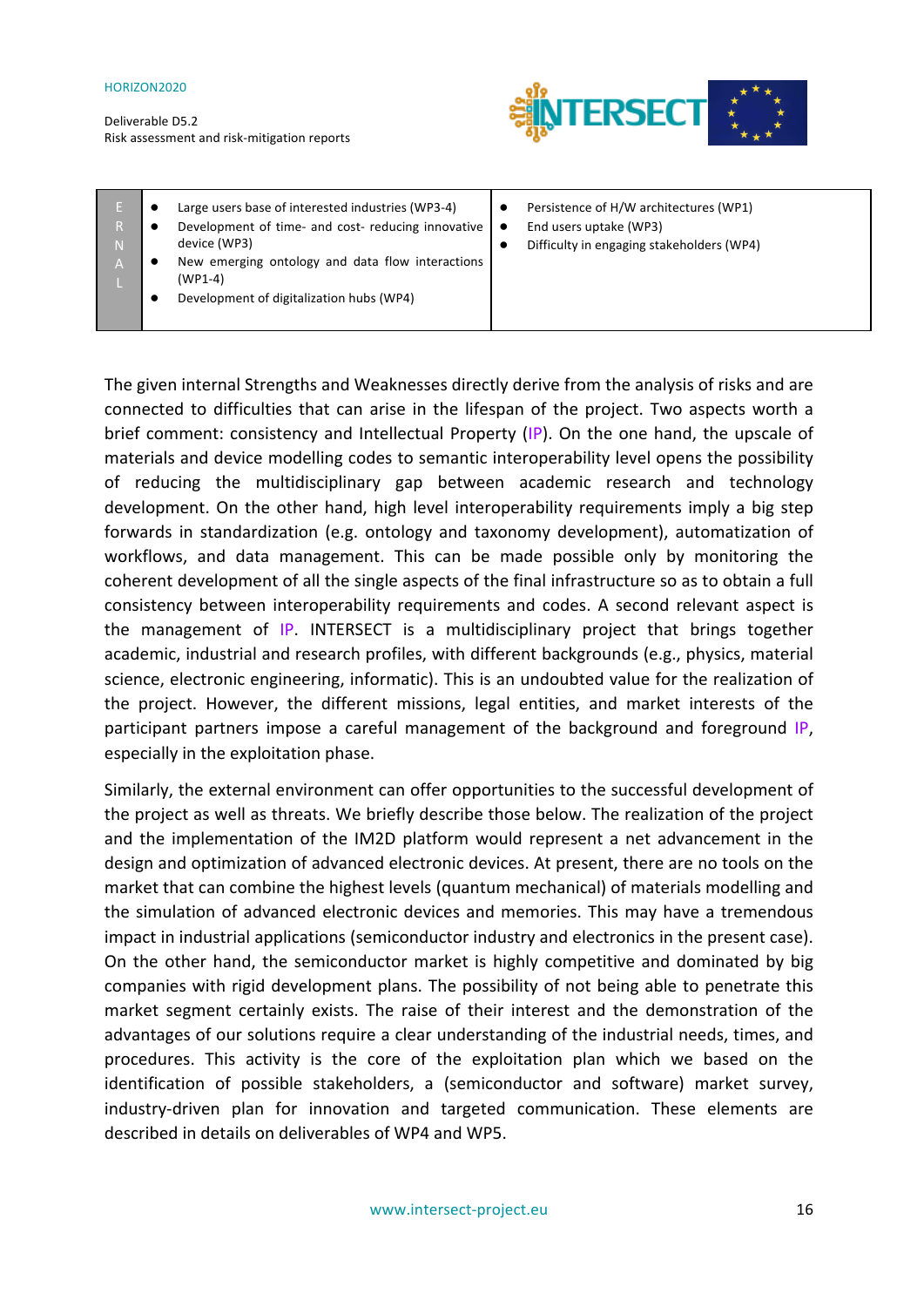

### **6 Conclusions**

While drafting the Risk Assessment Plan, at the end of M18 we performed a reassessment of the Risks and their mitigation actions, in view of the work performed to that date. We changed some probability levels of the risks as explained above. Moreover, we added two Unforeseen Risks related to the existing COVID-19 pandemic situation that affected life worldwide. 

The Project is on time with the expected deliverables and milestones, no major setbacks have been encountered. In the last few months, the full consortium has made a great effort in keeping the work going on, even if restriction rules had an impact on ongoing activities. Especially, even though we met some problems with hiring personnel and full spending. Nonetheless, in the end, we have no major delays to point out.

In the next crucial months, risk assessment will continue as explained afore in order to enhance the management of the project and the process towards the completion of results.